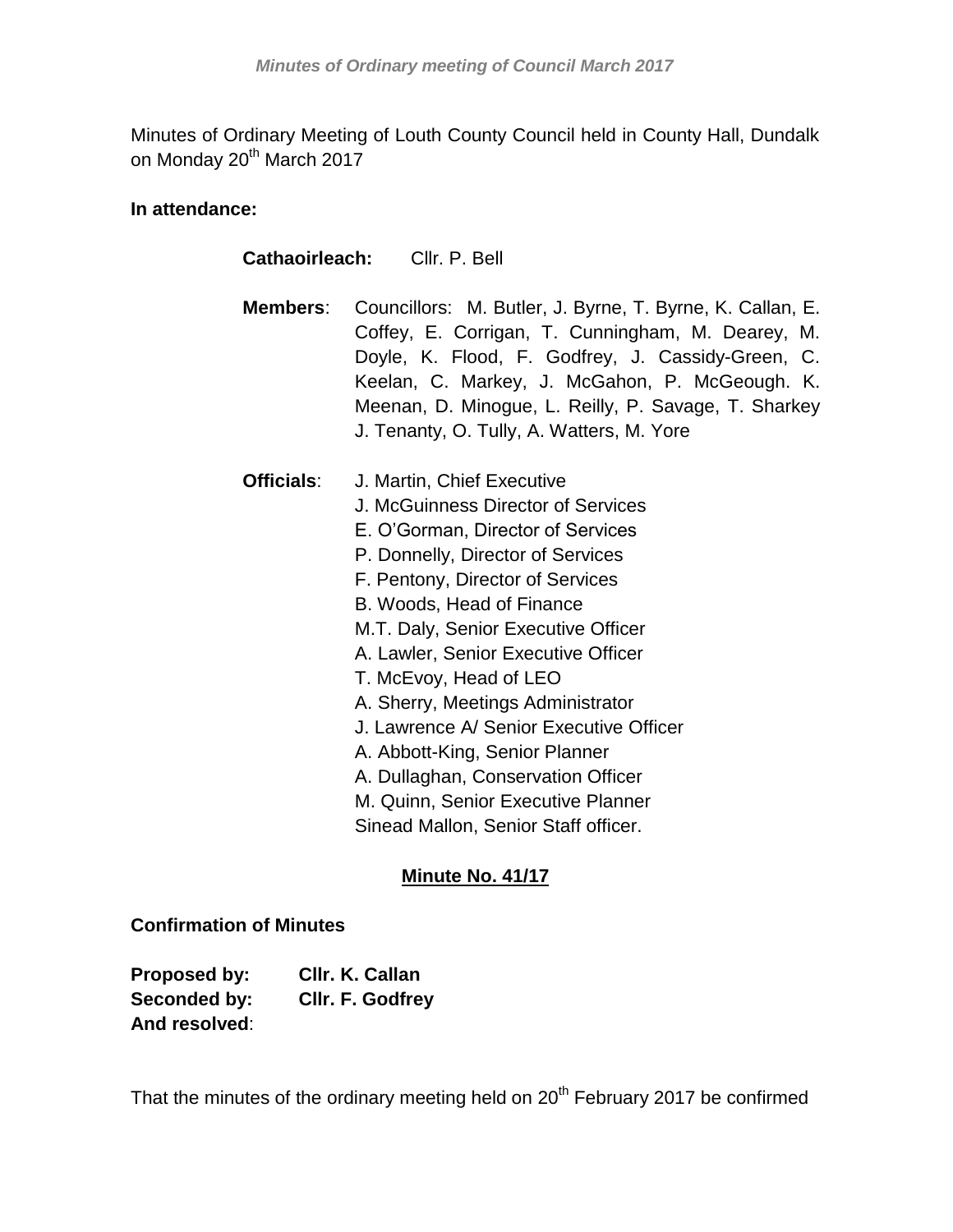# **Minute No. 42/17**

# **Matters arising**

• There were no matters arising

## **Minute No. 43/17**

## **Minutes for noting**

The following minutes were noted by the members.

Corporate Policy Group 9<sup>th</sup> February 2017 Borough District of Drogheda 6<sup>th</sup> February 2017 Municipal District of Dundalk 7<sup>th</sup> February 2017 Municipal District of Ardee 2<sup>nd</sup> February 2017 Traveller Accommodation Consultative Committee 11<sup>th</sup> January 2017 Local Community Development Committee (LCDC) Local Action Committee (LAG) 16<sup>th</sup> January 2017 Economic Development & Enterprise Support SPC 12<sup>th</sup> December 2016

# **Minute No. 44/17**

## **Monthly Management Report**

Members considered the Management Report dated 28<sup>th</sup> February, 2017. Queries in regard to the report were addressed by the Chief Executive, Members of the Management Team, and Senior Staff. Issues addressed included:-

- It was agreed to update members in relation to the Town Health Check carried out in Dundalk.
- While the report in relation to the cost of the Narrow Water Bridge Project was welcomed there was concern expressed that the money could have been spent elsewhere. A number of members expressed support for the project and it was pointed out that the designated funding was spent on the Drogheda viaduct and new trains.
- Members were informed that it was hoped to have a revised reporting mechanism in place for the next meeting in relation to homeless figures that would tally with the national figures produced.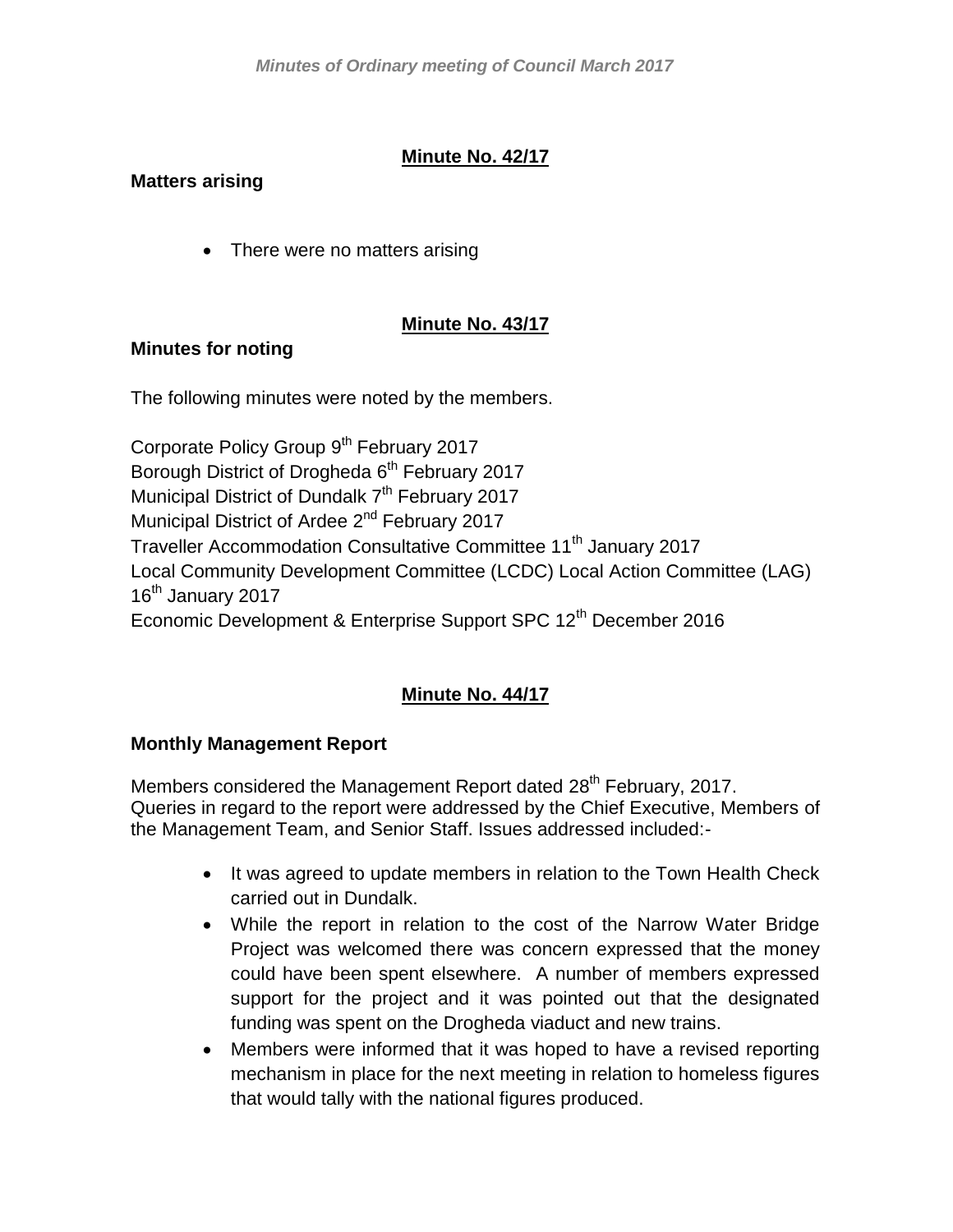Members welcomed the announcement that the Fleadh Cheoil would be staged in Drogheda in 2018 and commended the executive for the work done to secure the event for Drogheda.

### **Minute No. 45/17**

**Section 55 Notice – Chief Executive's Report on submissions received on proposed deletion from Record of Protected Structures under Section 55 of the Planning and Development act 2000 (as amended)**

| Proposed by:  | <b>CIIr. T. Sharkey</b> |
|---------------|-------------------------|
| Seconded by:  | Cllr. J. Byrne          |
| And resolved: |                         |

That having considered the Chief Executive's Report on the matter dated  $10<sup>th</sup>$ March 2017 to confirm the deletion form the Record of Protected Structures of the former carriage lifting repair shed and the amendment of the description for reference D011 as outlined in the report.

In the course of the discussion members expressed the view that it was important that owners of protected structures complied fully with the law in relation to these buildings

#### **A Roll Call vote was taken**

**For:** Cllrs. P. Bell, J. Byrne, T. Byrne, E. Coffey, E. Corrigan, T. Cunningham, K. Flood, C. Keelan, C. Markey, J. McGahon, P. McGeough, K. Meenan, D. Minogue, T. Sharkey, J. Tenanty, O. Tully, A. Watters **Total seventeen (17)**

**Against:** Cllrs. M. Butler, M. Dearey, F. Godfrey, L. Reilly, M. Yore **Total five (5)**

**Abstain:** Cllrs. M. Doyle, P. Savage **Total two (2)**

**Absent:** Cllrs. K. Callan, A. Cassidy, R. Culhane, J. Green, P. Smith **Total five (5)**

The motion was carried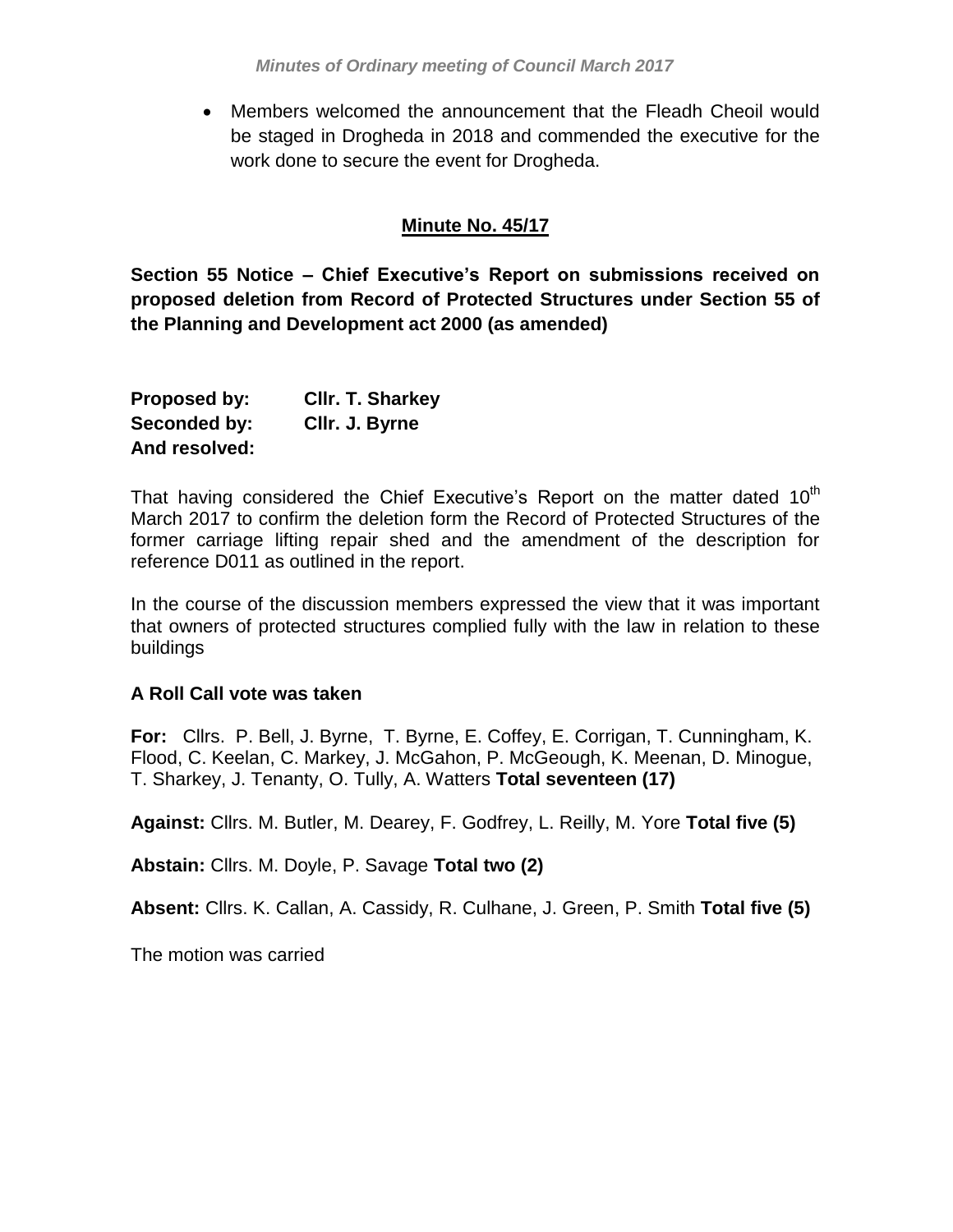## **Minute No. 46/17**

## **Draft Dunleer Local Area Plan 2017- 2023 - For Information prior to public display**

Members noted the report as presented

## **Minute No. 47/17**

**Section 85 Report – Dublin City Council – Proposed Section 85 Agreement for the provision of Social Housing via a Public Private Partnership under the Social Housing Strategy 2020**

**Proposed by: Cllr. T. Sharkey Seconded by: Cllr. P. McGeough**

#### **To defer Section 85 report to the next meeting of Council**

**For :** Cllrs. J. Byrne, E. Corrigan, T. Cunningham, K. Flood, P. McGeough, K. Meenan, T. Sharkey, A. Watters **Total eight (8)**

**Against:** Cllrs. P. Bell, M. Butler, T. Byrne, K. Callan, E. Coffey, M. Dearey, M. Doyle, F. Godfrey, C. Keelan, C. Markey, J. McGahon, D. Minogue, L. Reilly, P. Savage, J. Tenanty, O. Tully, M. Yore **Total seventeen (17)**

**Absent:** Cllrs. A. Cassidy, R. Culhane, J. Green, P. Smith **Total four (4)**

The proposal was defeated

**Proposed by: Cllr. P. Bell Seconded by: Cllr. O. Tully And resolved:**

That having considered the Report on the matter dated  $10<sup>th</sup>$  March 2017 under Section 85 of the Local Government Act 2001 as amended to enter into an Agreement with Dublin City Council for the provision of the services as outlined in the report as circulated with the agenda.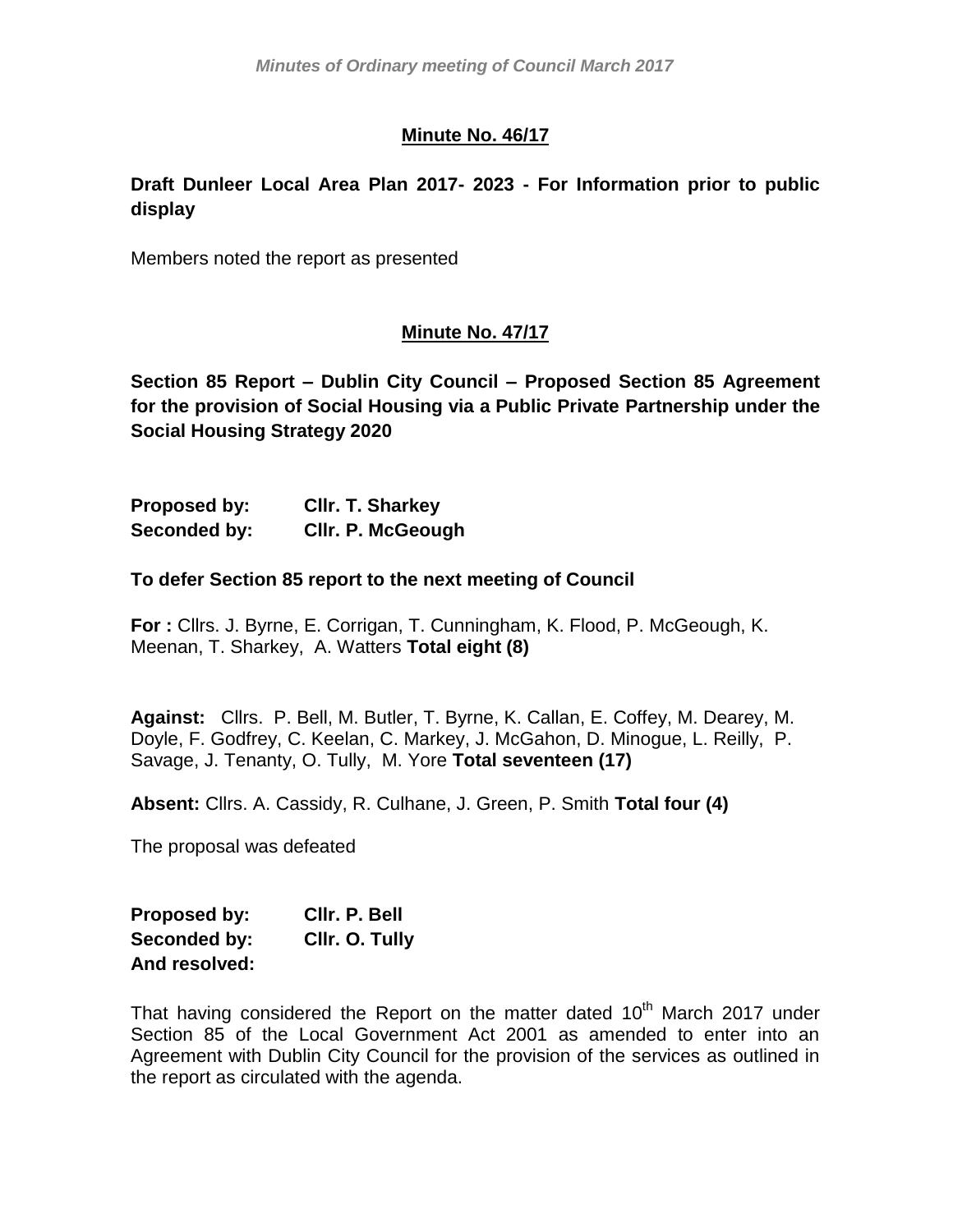**For:** Cllrs: P. Bell, M. Butler, J. Byrne, T. Byrne, K. Callan, E. Coffey, E. Corrigan, T. Cunningham, M. Dearey, M. Doyle, K. Flood, F. Godfrey, C. Keelan, C. Markey, J. McGahon, P. McGeough. K. Meenan, D. Minogue, L. Reilly, P. Savage, T. Sharkey J. Tenanty, O. Tully, A. Watters, M. Yore **Total twenty-five (25)**

**Absent:** Cllrs: A. Cassidy, R. Culhane, J. Green, P. Smith **Total four (4)**

In the course of the discussion members were informed that the matter would come before the Ardee Municipal District in the course of the planning process and it was agreed to try and provide the members with more information in relation to the public private partnership.

The motion was confirmed.

### **Minute No. 48/17**

**Local Community Development Committee Annual Report 2016 – for Adoption**

**Proposed by: Cllr. F. Godfrey Seconded by: Cllr. M. Yore And resolved:**

To adopt the LCDC annual report for 2016

## **Minute No. 49/17**

## **Louth Tidy Towns Together – Presentation**

Larry Magnier and Hugh Callaghan from Louth Tidy Towns Together gave a detailed presentation in relation to their activities. They were commended for their efforts by the members and the Chief Executive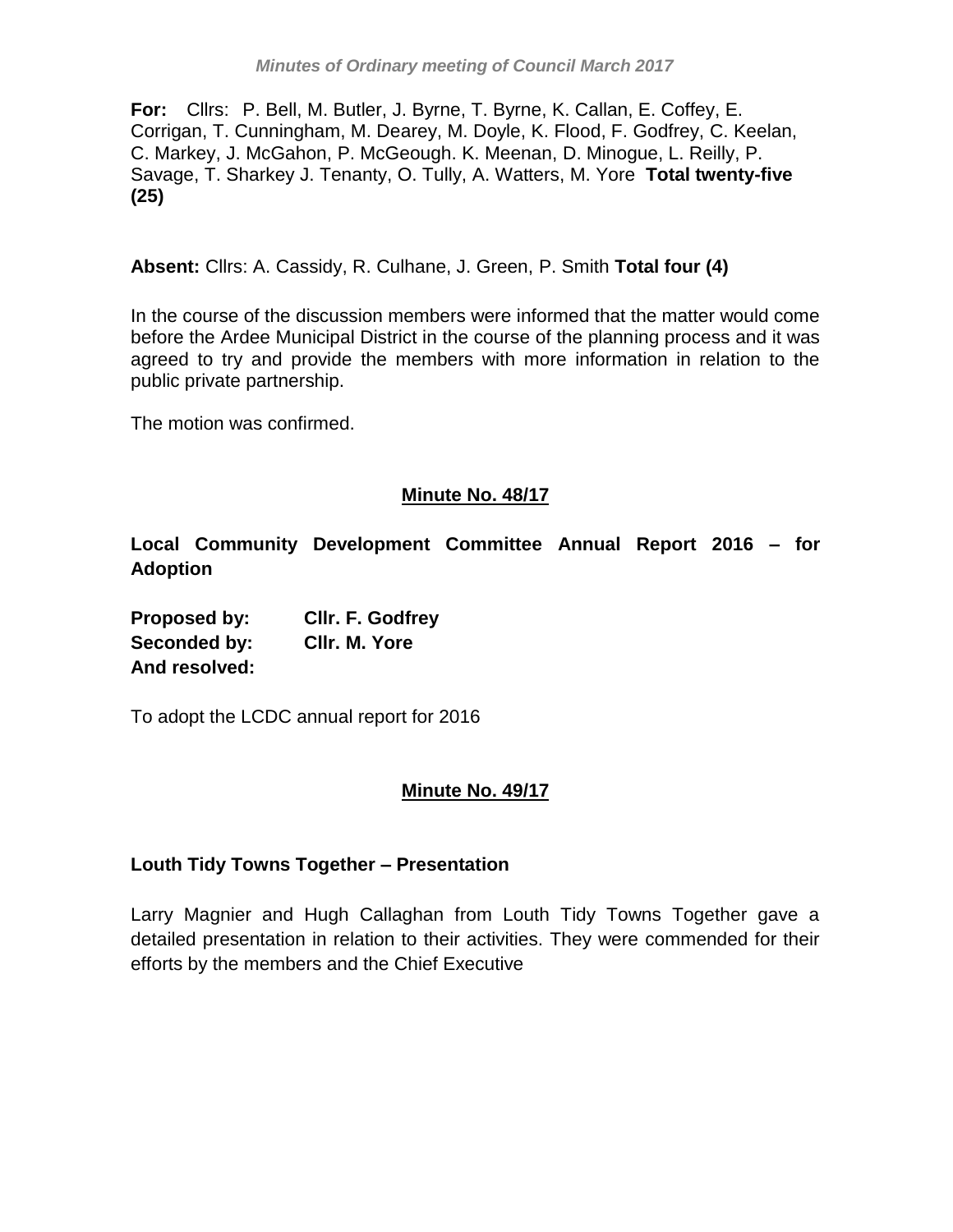## **Minute No. 50/17**

### **Votes of Sympathy**

Votes of sympathy were extended by the members to the families of:-

- To Eileen Mullen, Housing &Community; Libraries & Emergency Services on the death of her mother Mona Winters (née Balfe)
- To Sean Morgan, Operations & Local Services (Ardee) on the death of his father Noel Morgan former employee of Louth County Council.
- To Patsy, Tommy McArdle, Operations & Local Services and former employee Eamonn McArdle on the death of their mother Mary (Mollie) McArdle.
- To the family of Maurice Brown, member of Operations staff on his recent sudden death
- To Pauline Watters, former staff member and member of the Malawi Fundraising committee on the recent death of her sister Mrs. Breige Heeney
- To the family and friends of Celine Kelly
- Tributes were also paid to the four crew members of the Irish Coastguard Helicopter R116, Capt. Dara Fitzpatrick, Capt. Mark Duffy, Wince Operator Paul Ormsby and Wince man Ciaran Smith, which crashed off the coast of Mayo. There was a round of applause at the 116<sup>th</sup> minute of the Council Meeting in their honour

## **Minute No. 51/17**

#### **Conferences and Events**

**Proposed by: Cllr. F. Godfrey Seconded by: Cllr. E. Coffey And resolved:**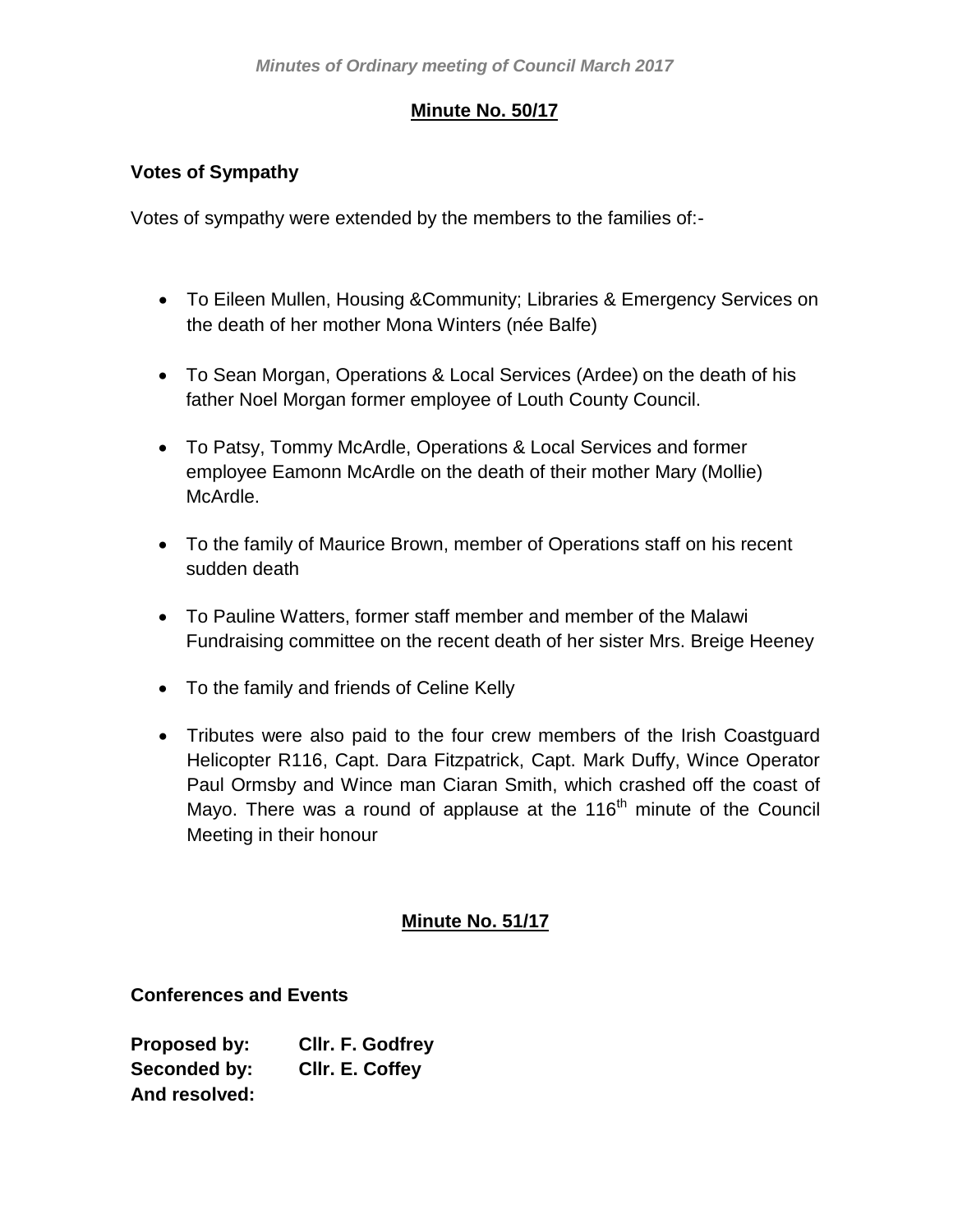To approve the attendance of members recorded in the Conference & Events Register at such Conferences and Events (No.4) listed within the agenda & endorsed by the Corporate Policy Group on 9<sup>th</sup> March 2017.

## **Minute No. 52/17**

### **Allocation of Community Grants**

| Proposed by:  | Cllr. M. Dearey        |
|---------------|------------------------|
| Seconded by:  | <b>CIIr. M. Butler</b> |
| And resolved: |                        |

To approve Members Community Grant Allocations (No. 30) as listed on the report circulated with the agenda

### **Minute No. 53/17**

**Notice of Motion**

### **Proposed by: Cllr. P. Smith**

Calling on Louth County Council to arrange a meeting with the Minister of Finance with a view to outlining the benefits of having The Living City initiative extended to Drogheda and Dundalk. The Living City Initiative is a targeted pilot tax incentive which aims to seek to:

1. Encouraging people back to the centre of Irish cities to live in historic buildings

2. Encouraging the regeneration of the retail heartland of central business districts. The Initiative will provide tax incentives for works performed to refurbish residential and retail buildings either to bring them up to a habitable standard or even to make improvements to buildings which are currently inhabited. The incentives will be targeted at owner/occupiers rather than property developers.

If the Minister agrees to a meeting a representative sample of officials and councillors from the council can attend to state our case"

#### **Reply:** *This is a matter for the members*

**This motion was deferred from the February Meeting as Cllr. Smith was not present when the motion was called. He was not in attendance at the March meeting so the motion was deemed to have fallen.**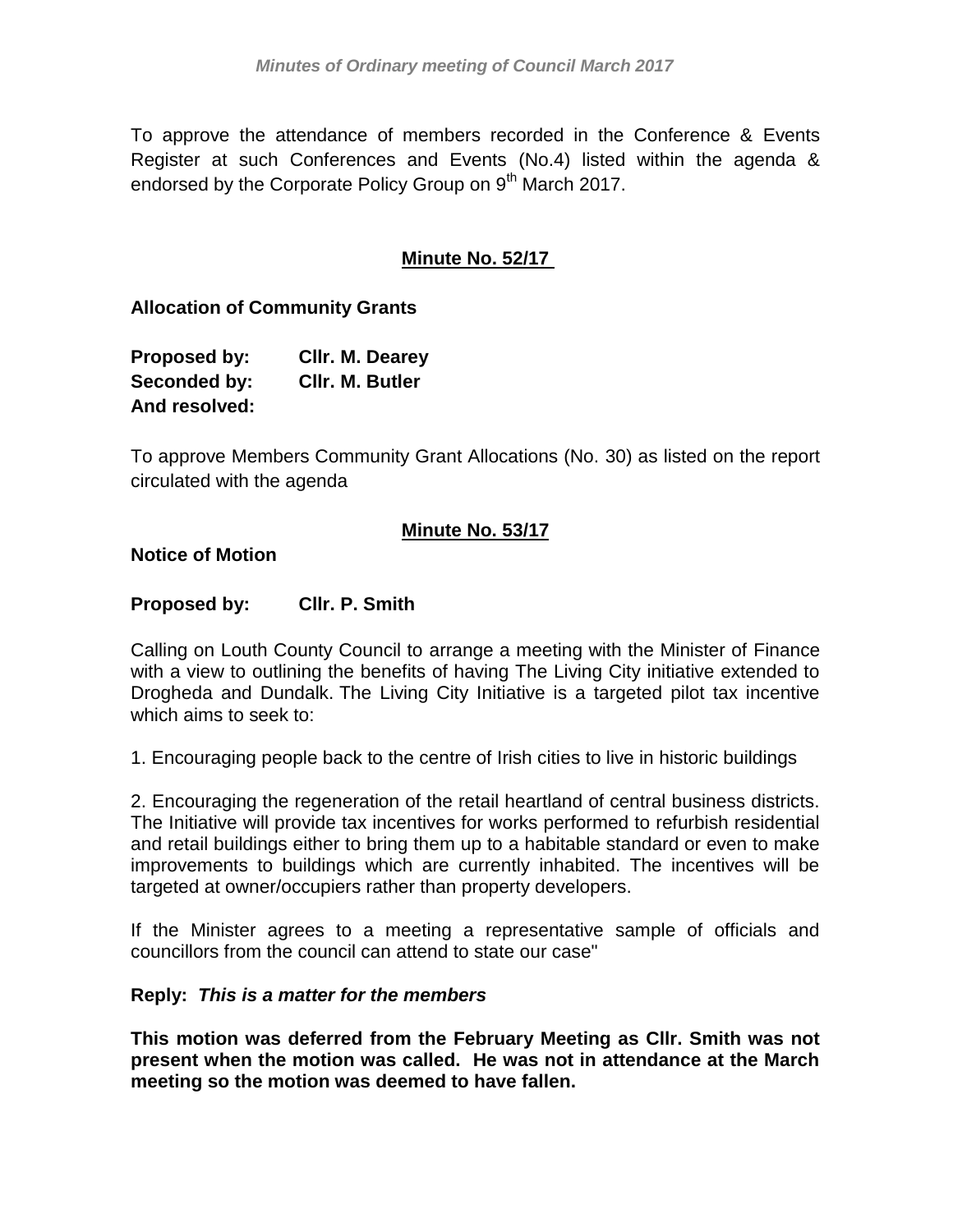## **Minute No. 54/17**

**Notice of Motion**

| Proposed by: | <b>CIIr. A. Watters</b> |
|--------------|-------------------------|
| Seconded by: | CIIr. J. Byrne          |

"Calling on Louth County Council to re-establish the Narrow Water Bridge as a priority project for County Louth"

#### **Reply**

**The Narrow Water Bridge Project continues to be a priority objective of the Louth County Development Plan.**

**The Chief Executive undertook to pursue any possible opportunity for the funding of the project.**

**Members noted the reply**

## **Minute No. 55/17**

**Proposed by: Cllr. J. McGahon Seconded by: Cllr. M. Doyle**

That Louth County Council write to the Minister for Justice and Equality Frances Fitzgerald to ask will she consider revising the Data Protection Act 2003 so local authorities can adopt a "Name and Shame" approach to those who are found responsible for illegal dumping and failing to pay their on the spot fine litter fines"

#### **Reply**

**This is a matter for the members.**

**Members agreed the motion**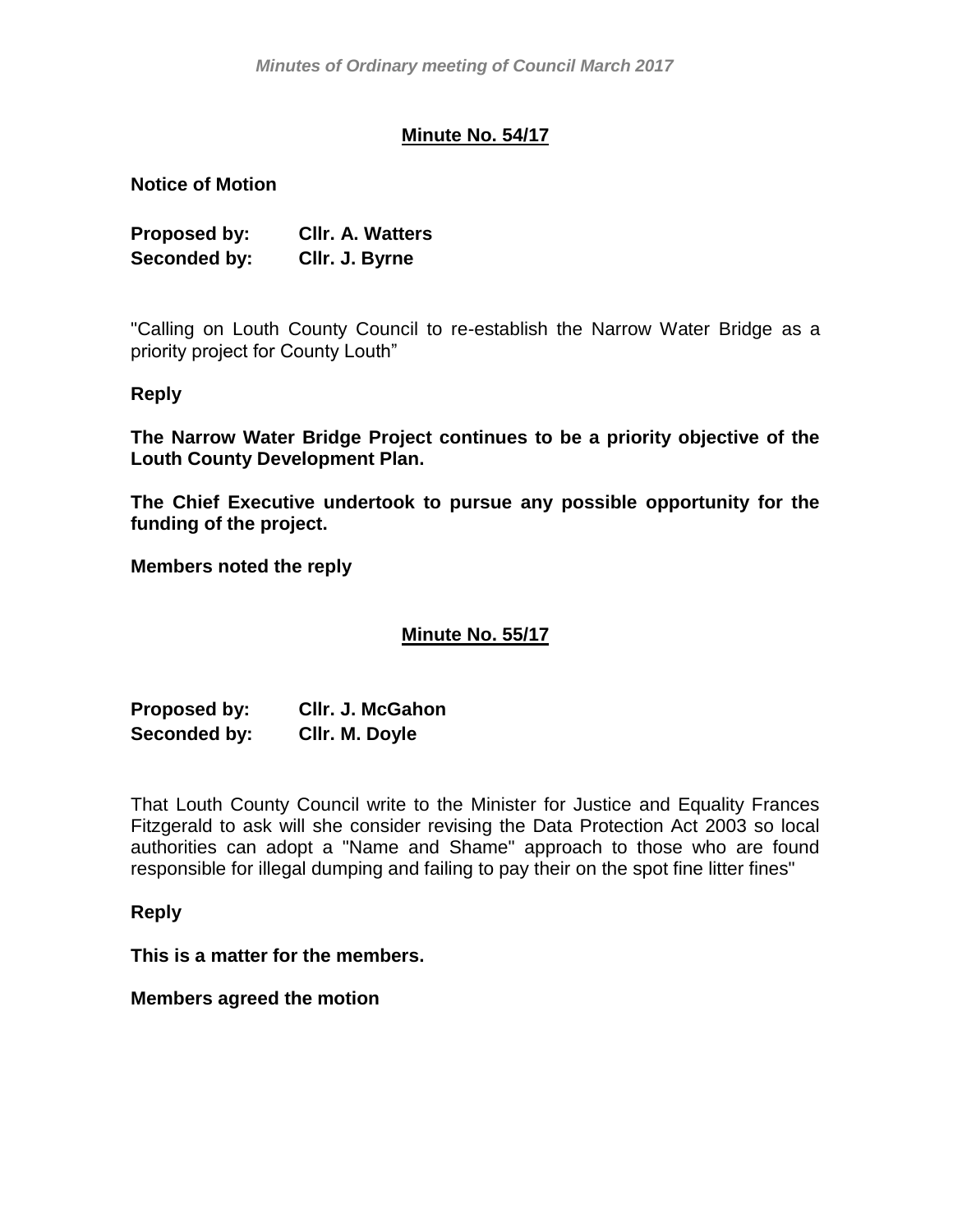#### **Minute No. 56/17**

#### **Notice of Motion**

| Proposed by: | Cllr. F. Godfrey |
|--------------|------------------|
| Seconded by: | CIIr. M. Yore    |

I call on Louth County Council to get tough with owners of derelict sites in Drogheda and County Louth.

Owners of derelict sites should be responsible for keeping their property presentable and made accountable if not. The Council should make these sites fully rateable and with penalties payable. Maybe Louth County Council should follow the lead of Brighton council in the UK, where rates double if a premises is derelict for 6 months or more.

The Council must put pressure on these owners to clean up their sites, especially with Fleadh Cheoil na hÉireann hopefully coming to Drogheda in 2018.

#### **Reply:**

**The Derelict Sites Act 1990 sets out measures to prevent and control derelict sites. In accordance with this Act the Council maintains a derelict sites register. This register is maintained on an ongoing basis and updated as necessary.** 

#### **Members noted the reply**

#### **Minute No. 57/17**

**Notice of Motion**

| Proposed by: | Cllr. F. Godfrey |  |
|--------------|------------------|--|
| Seconded by: | CIIr. M. Yore    |  |

That the Council produce a report in relation to The Buttergate detailing the following information;To my knowledge, the structure is not in council ownership, and a purchase must be negotiated with the private owner. When was The Buttergate sold?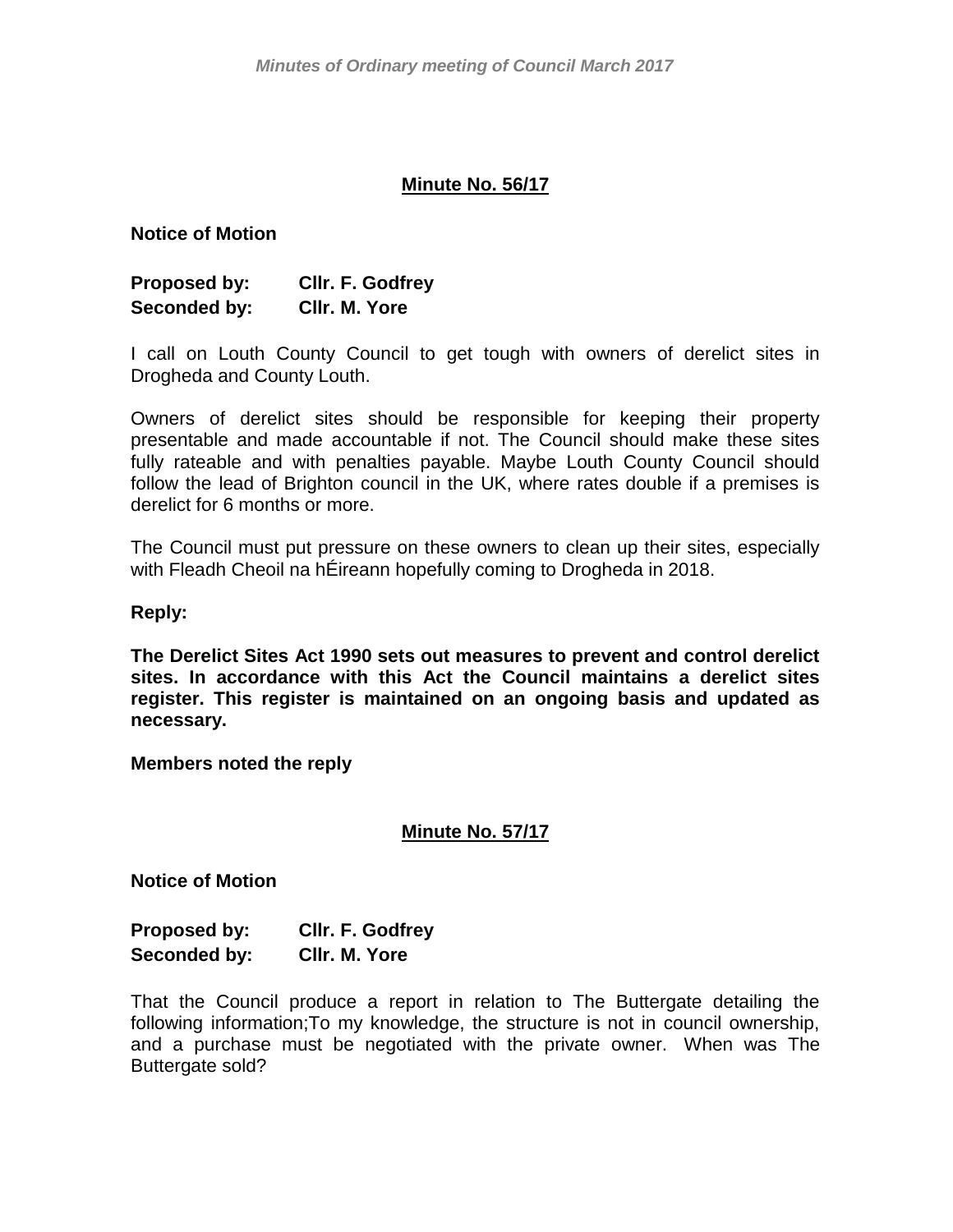How did the Local Authority gain permission to carry out restoration works on it back in 2006/07?

Were these works every carried out or concluded?

Where was the €100,000 allocated for this work spent?

It is imperative that The Buttergate be restored to its former glory as one of the gates built by the Normans back in the  $13<sup>th</sup>$  century

**Reply:**

**A report will be compiled in relation to this motion and will issue in due course.**

**Members noted the reply**

## **Minute No. 58/17**

**Notice of Question**

**From Cllr. M. Yore**

How many on the spot fines have been issued to dog owners who allow their dogs to litter in Dundalk? Drogheda? Ardee? and what date did LCC enact the dog bye laws on same?"

#### **REPLY:**

**Since the enactment of the Dog Litter and Dog Control Bye-laws, 2015 nine fines have been issued in relation to dog fouling under Section 22 of the Litter Pollution Act, 1997, all in the county area. It should be noted that the bye-laws address the specific issues of carrying an appropriate receptacle for dog foul, ensuring dog foul is disposed off in litter bins is suitably wrapped and addresses the keeping of dogs being exercised in a pubic place on a leash only. The Dog wardens have been focussing on making dog owners aware of the Bye-Laws since their enactment in March, 2016. The Council is now in the process of preparing the necessary documents to issue fines under the Bye-Laws.** 

**Noted by the members**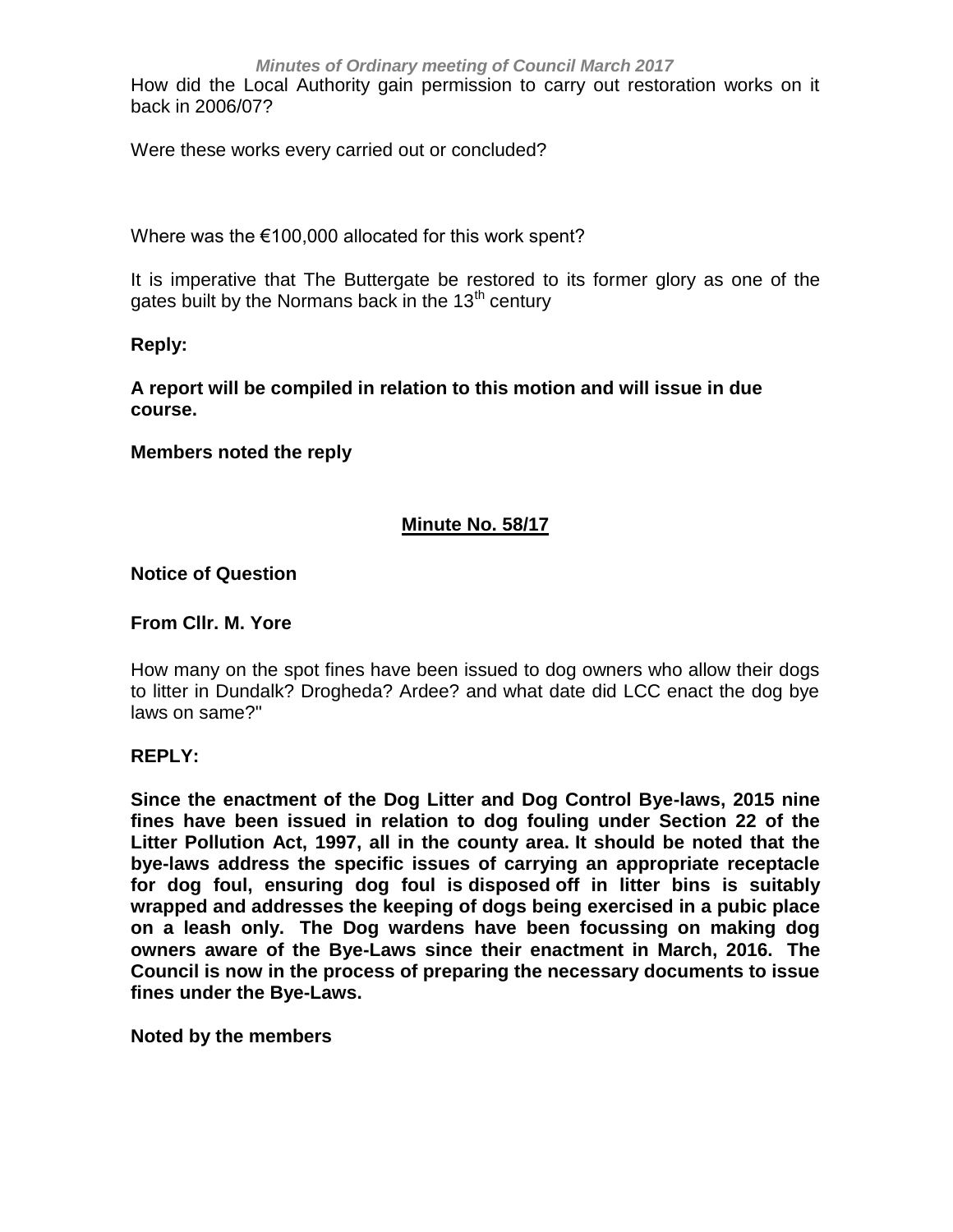### **Minute No. 59/17**

#### **Notice of Question**

#### **From Cllr. P. McGeough**

Can the Chief Executive tell the members where the 304,000 euro disputed costs paid to consultants for Narrow Water Bridge show up in Louth County Council accounts

2. Has the same costs come out of Louth County Council Finances

#### **REPLY:**

**All costs relating to Narrow Water Bridge project to date have been coded to the capital account and have been paid for from government grants and development levies.**

**Noted by the members**

#### **Minute No. 60/17**

**Notice of Question**

**From Cllr. J. Green**

'Now that this council has endorsed the need for A Disability Action Plan, when can we (the people of Louth) expect the process of consultation to begin in order to inform the Plan?'

#### **REPLY:**

**As stated in the reply to the motion agreed by the council in December, a meeting is being arranged with the proposer of the motion to progress the matter.**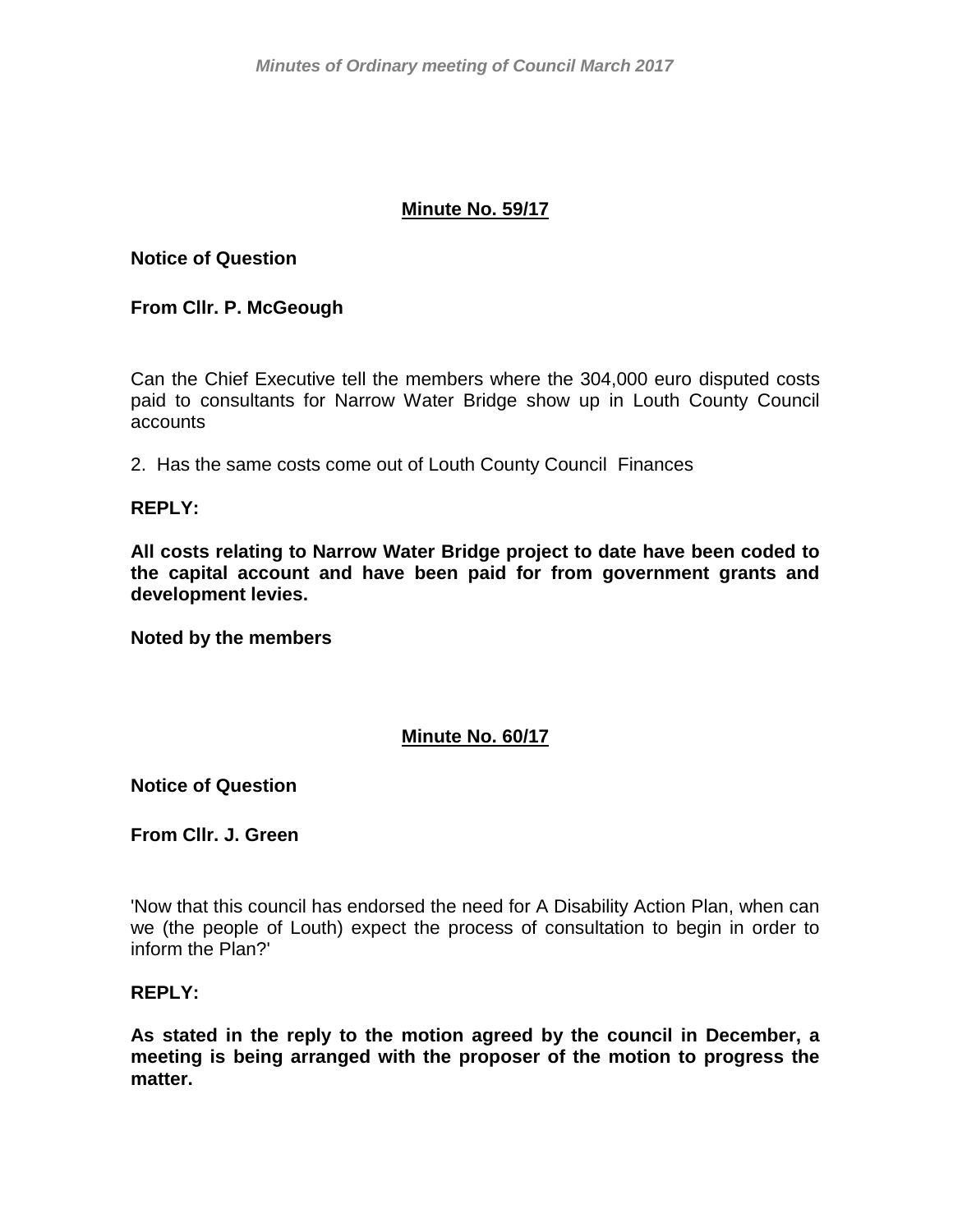## **Minute No. 61/17**

**Notice of Question**

**From Cllr. E. Corrigan**

What the total cost of Narrow Water Bridge to date? ii) As per recent reports stating that this council has paid to the 'other side'. What is the reason(s) this council paid in excess of €300.000 and to whom?

## **REPLY:**

**i) The full cost for Narrow Water Bridge is contained in the Finance report in the Chief Executives Management Report to Council.**

**ii) A sum of €300,000 was paid to consultants Roughan & O Donovan following arbitration**

## **Minute No. 62/17**

#### **Notices of Motions from other Councils**

Notices of Motions from other Councils as circulated with the Agenda were noted by the members

That concluded the business of the meeting.

The Minutes were confirmed at a meeting of Council held on:-

Date:

Cathaoirleach: